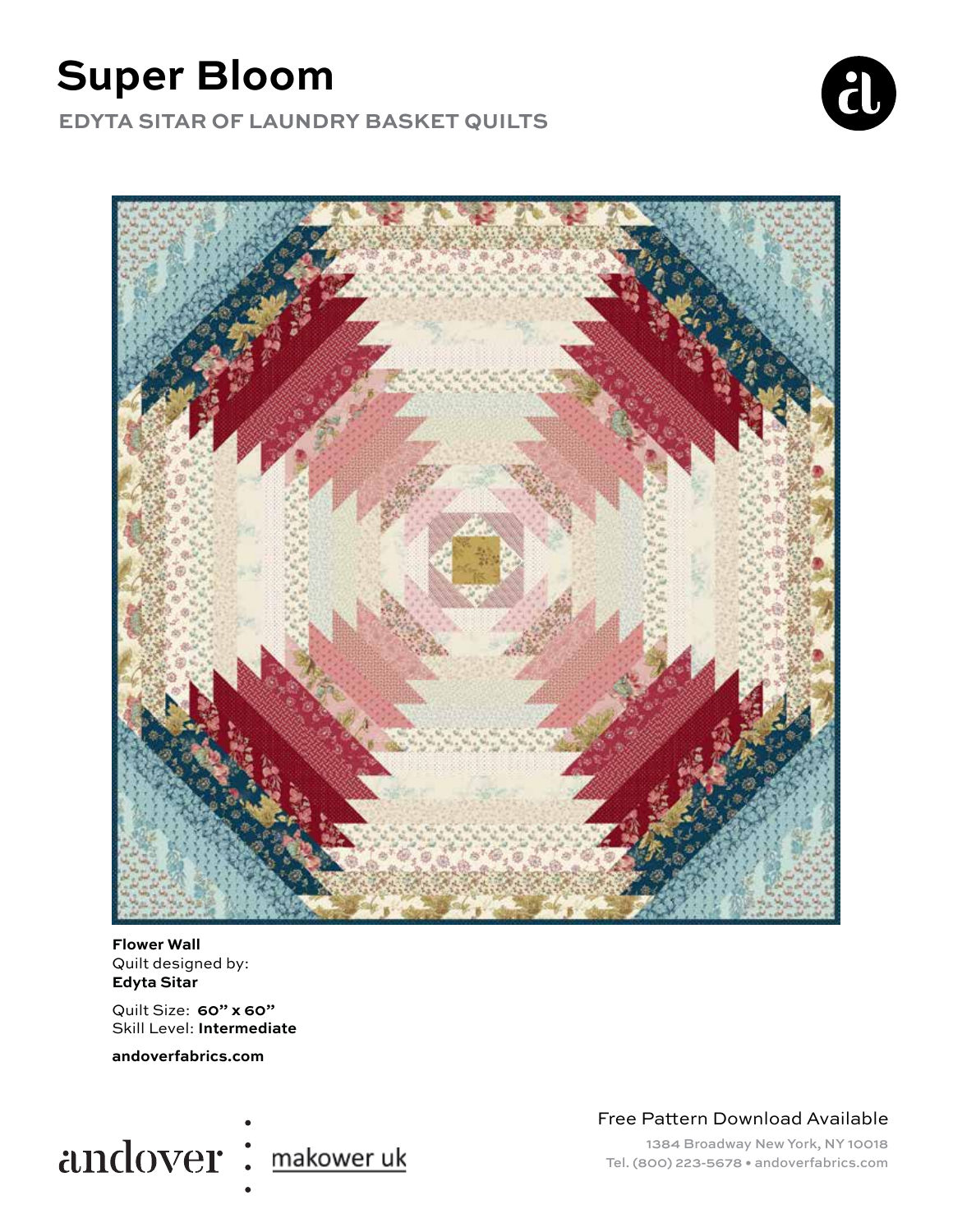# **Flower Wall**

Featuring Andover Fabrics new Collections: Super Bloom by Edyta Sitar Quilt designed by Edyta Sitar of Laundry Basket Quilts

Quilt finished 60" x 60"

## **Cutting Directions**

#### **Note: Read assembly directions before cutting**

**patches.** Borders are cut to exact length required plus ¼" seam allowance. WOF designates the width of fabric from selvedge to selvedge (approximately 42" wide).

| <b>Fabric A</b>      | First divide the $2\frac{1}{2}$ " strip packs into<br>lights and darks, then match like<br>prints together. You will need (4) | $\mathbf{F}$ |
|----------------------|-------------------------------------------------------------------------------------------------------------------------------|--------------|
|                      | matching strips for each round.                                                                                               | В            |
| <i><b>LIGHTS</b></i> | Round 1: (2) $2\frac{1}{2}$ " x 4 $\frac{1}{2}$ " strips                                                                      |              |
|                      | $(2)$ 2 $\frac{1}{2}$ " x 8 $\frac{1}{2}$ " strips                                                                            | B            |
|                      | Round 3: (4) $2\frac{1}{2}$ " x 10" strips                                                                                    |              |
|                      | Round 5: (4) $2\frac{1}{2}$ " x 10" strips                                                                                    |              |
|                      | Round 7: (4) $2\frac{1}{2}$ " x 11" strips                                                                                    |              |
|                      | Round 9: (4) $2\frac{1}{2}$ " x 12" strips                                                                                    | N            |
|                      | Round 11: (4) $2\frac{1}{2}$ " x 14" strips                                                                                   | 1.           |
|                      | Round 13: (4) $2\frac{1}{2}$ " x 16" strips                                                                                   |              |
|                      | Round 15: (4) $2\frac{1}{2}$ " x 17 $\frac{1}{2}$ " strips                                                                    |              |
|                      | Round 17: (4) $2\frac{1}{2}$ " x 19 $\frac{1}{2}$ " strips                                                                    |              |
|                      | Round 19: (4) $2\frac{1}{2}$ " x 21" strips                                                                                   |              |
|                      | Round 21: (4) $2\frac{1}{2}$ " x 22 $\frac{1}{2}$ " strips                                                                    |              |
|                      | Round 23: (4) $2\frac{1}{2}$ " x 25" strips                                                                                   |              |
|                      | Round 25: (4) $2\frac{1}{2}$ " x 26" strips                                                                                   |              |
|                      | Round 27: (4) $2\frac{1}{2}$ " x 28" strips                                                                                   |              |
| <b>DARKS</b>         | Round 2: (4) $2\frac{1}{2}$ " x 9 $\frac{1}{2}$ " strips                                                                      |              |
|                      | Round 4: (4) $2\frac{1}{2}$ " x 10" strips                                                                                    |              |
|                      | Round 6: (4) $2\frac{1}{2}$ " x 10" strips                                                                                    |              |
|                      | Round 8: (4) $2\frac{1}{2}$ " x 11" strips                                                                                    |              |
|                      | Round 10: (4) $2\frac{1}{2}$ " x 13" strips                                                                                   | 2.           |
|                      | Round 12:(4) $2\frac{1}{2}$ " x 15" strips                                                                                    |              |
|                      | Round 14: (4) $2\frac{1}{2}$ " x 16" strips                                                                                   |              |
|                      | Round 16: (4) $2\frac{1}{2}$ " x 18" strips                                                                                   |              |
|                      | Round 18: (4) $2\frac{1}{2}$ " x 20" strips                                                                                   |              |
|                      | Round 20: (4) 2 1/2" x 21 1/2" strips                                                                                         |              |
|                      | Round 22: (4) 2 1/2" x 23 1/2" strips                                                                                         |              |
|                      | Round 24: (4) $2\frac{1}{2}$ " x 25" strips                                                                                   |              |
|                      | Round 26: (4) $2\frac{1}{2}$ " x 27" strips                                                                                   |              |
|                      | Round 28: (4) 2 1/2" x 28" strips                                                                                             |              |
|                      | Round 29: (4) 2 1/2" x 25 1/2" strips                                                                                         |              |
|                      | Round 30: (4) $2\frac{1}{2}$ " x 20 $\frac{1}{2}$ " strips                                                                    |              |

**Fabric B** Cut  $(1)$  4  $\frac{1}{2}$ " square

#### **Fabric Requirements**

|                 |                                                                                                                      | Yardage            | Fabric           |  |  |
|-----------------|----------------------------------------------------------------------------------------------------------------------|--------------------|------------------|--|--|
| <b>Fabric A</b> | $2\frac{1}{2}$ " Strips                                                                                              | 4 packs            | 2S-Super Bloom-X |  |  |
| <b>Fabric B</b> | <b>Center</b>                                                                                                        | $\frac{1}{4}$ yard | 9454-LN          |  |  |
| <b>Fabric C</b> | <b>Corners</b>                                                                                                       | $\frac{1}{2}$ yard | 9451-BL          |  |  |
| <b>Binding</b>  |                                                                                                                      | $\frac{2}{3}$ yard | 9464-B           |  |  |
| <b>Backing</b>  |                                                                                                                      | 4 yards            | $9446 - 1$       |  |  |
| <b>Fabric C</b> | Cut (2) 11 $\frac{1}{2}$ squares. Cut the squares across<br>one diagonal to make $(4)$ 11 $\frac{1}{2}$ " triangles. |                    |                  |  |  |
| <b>Binding</b>  | Cut $(7)$ 2 $\frac{1}{2}$ " X WOF strips.                                                                            |                    |                  |  |  |
| <b>Backing</b>  | Cut (2) 68" x WOF strips. Sew the strips<br>together and trim to make $(1)$ 68" x 68"<br>backing.                    |                    |                  |  |  |

## **Making the Quilt**

*Round 1:* Sew (1)  $2\frac{1}{2}$ " x 4  $\frac{1}{2}$ " A1-Light Strip to each side of the 4 ½" Fabric B square. Sew (1) 2 ½" x 8 ½" A1-Light Strip to the top and bottom of the Fabric B square to make (1) Unit 1 square (Diagram 1).



Diagram 1

**2.** Place a quilting ruler with a 45-degree line on top of the Unit 1 square, aligning the 45-degree line with the left edge of the unit and the ¼" line aligned with the upper left corner of the Fabric B Center Square. Trim the Unit 1 corner as shown in Diagram 2.



Diagram 2



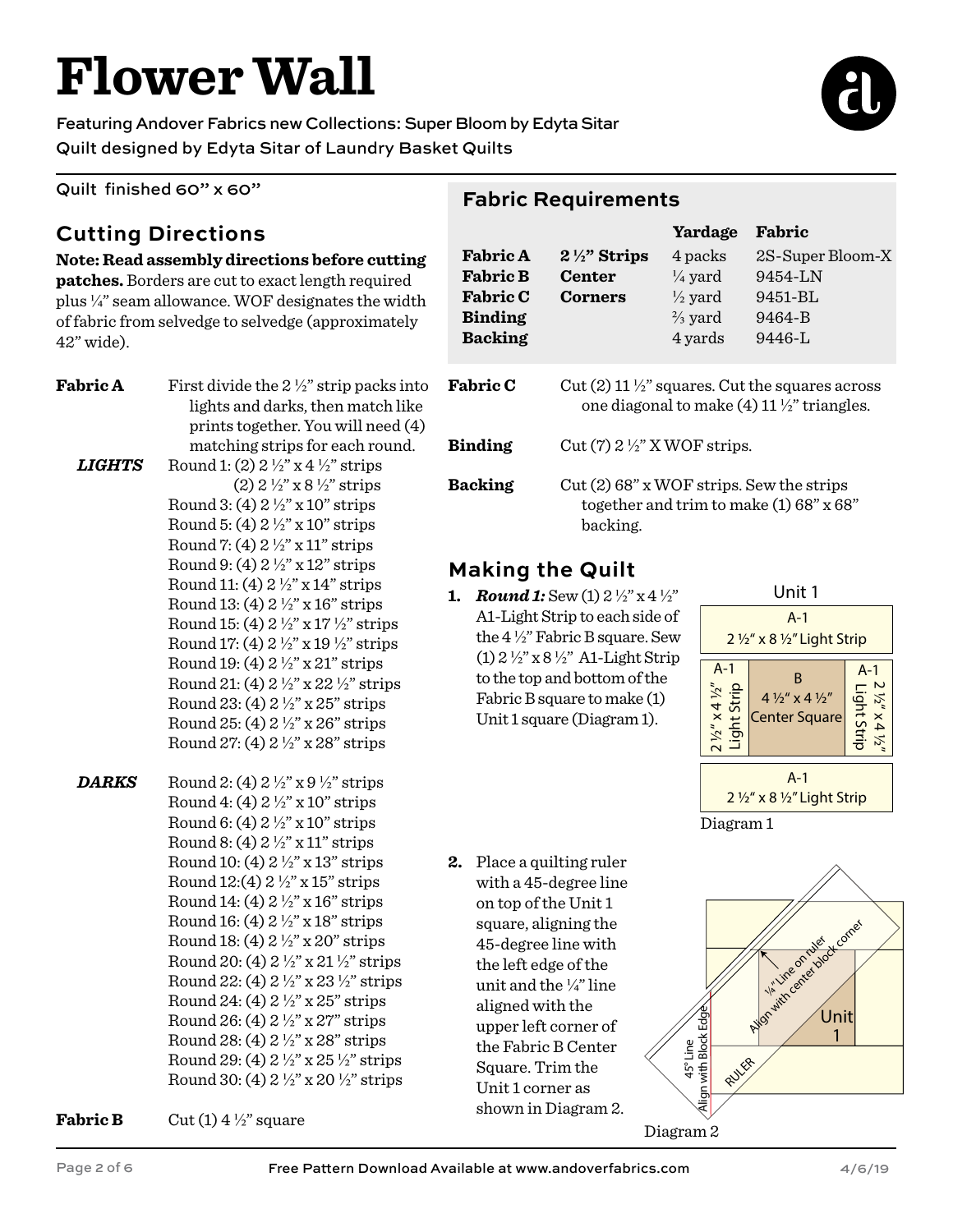# **Flower Wall**

**3.** Repeat with the remaining three corners of the Unit 1 square to make the Unit 2 block (Diagram 3).



**4.** *Round 2:* Center and sew (1) 2 ½" x 9 ½" A2-Dark Strip to opposite sides of the Unit 2 block (Diagram 4). Use a quilting ruler to trim the newly sewn strips even with the Unit 2 block sides (Diagram 5).



Diagram 4



Diagram 6

2 % x 9 % 1 % Date Strip

 $\sqrt{2}$ 

Diagram 5

**5.** Center and sew (2) 2 ½" 9 ½" A2- Dark Strips to the remaining two sides of the Unit 2 block (Diagram 6).

**6.** Trim the remaining (2) strips even with the Unit 2 block to make the Unit 3 block (Diagram 7).



Diagram 7

**7.** *Round 3:* Center and  $sew(1) 2 \frac{1}{2} x 10$ " A3-Light Strip to each side of the Unit 3 block (Diagram 8). Trim the strips even with the Unit 3 block.



Diagram 8

**8.** Center and sew (1) 2 ½" x 10" A3-Light Strip to each of the remaining sides of the Unit 3 block (Diagram 9). Trim the strips even with the Unit 3 block to make the Unit 4 block (Diagram 10).





2 % x 9 % x 5 % Dat Strip

 $\mathcal{J}_{\mathcal{L}}$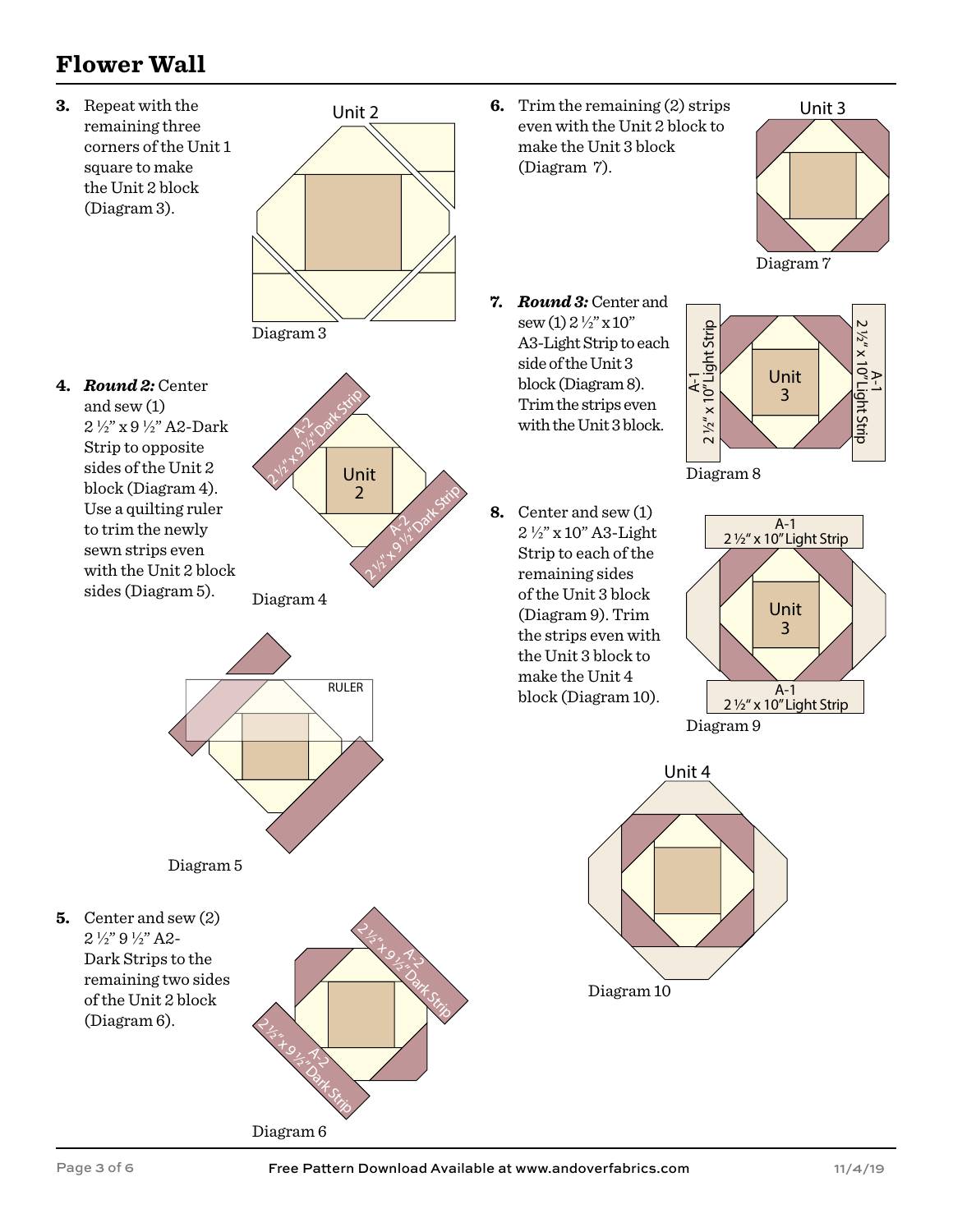### **Flower Wall**

- **9.** Repeat Steps 4-8 and follow Diagram 11 to add Rounds 4-27 to the Unit 4 block.
- **10.** For Rounds 28-30, center and sew the strips to each corner without trimming. After these three rounds are attached, trim the quilt top to measure 60 ½" x 60 ½".
- **11.** Sew (1) Fabric C triangle to each corner of the quilt to complete the quilt top.

#### **Finishing the Quilt**

- Layer and quilt as desired. **12.**
- **13.** Sew the (7) binding strips together, end to end with a 45-degree seams, to make the binding. Fold this long strip in half lengthwise with wrong sides together and press.
- 14 Bind as desired.

Trim the outer three Light Blue strips even with the last Cream strip **AFTER** attaching **ALL** three strips to each corner

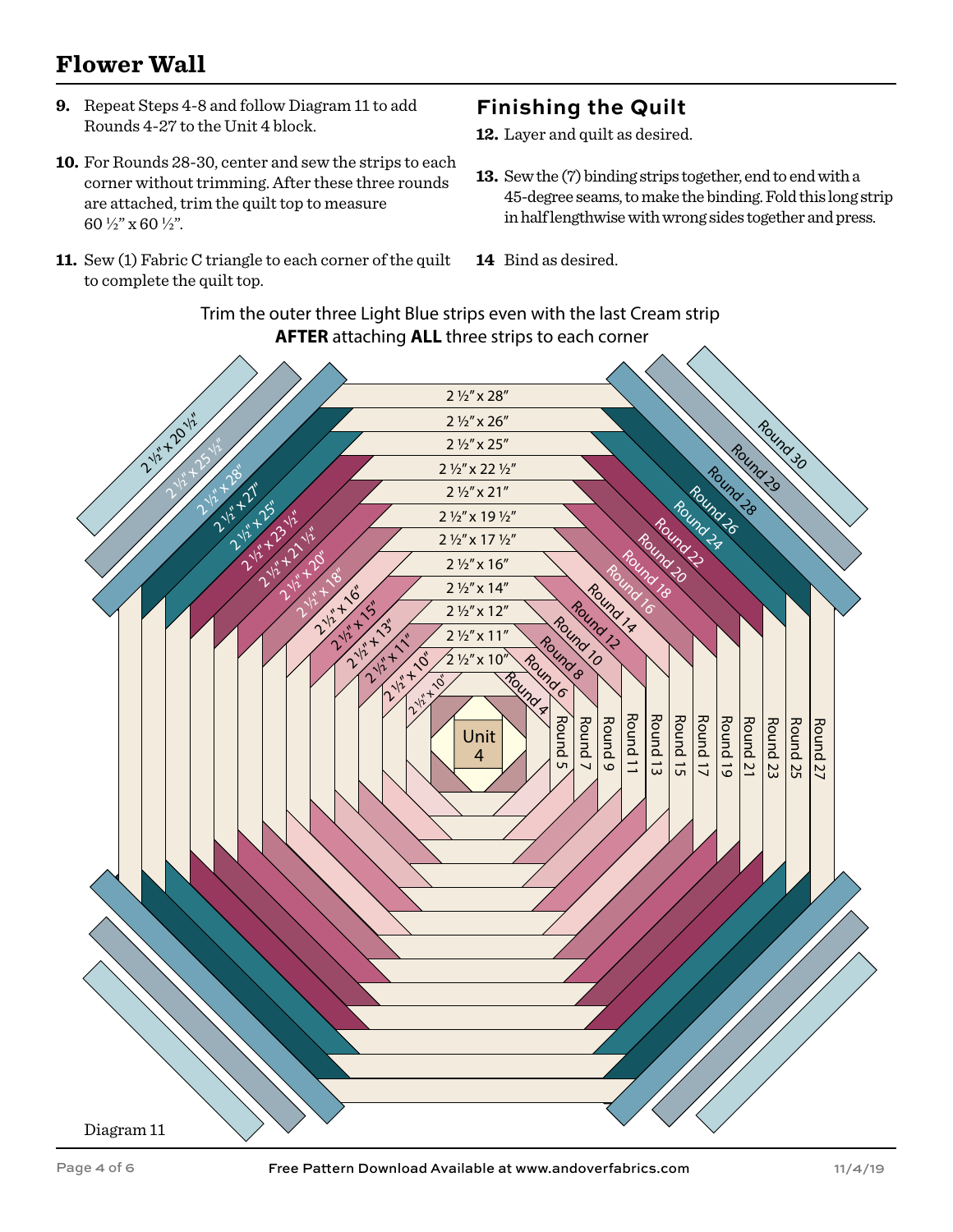